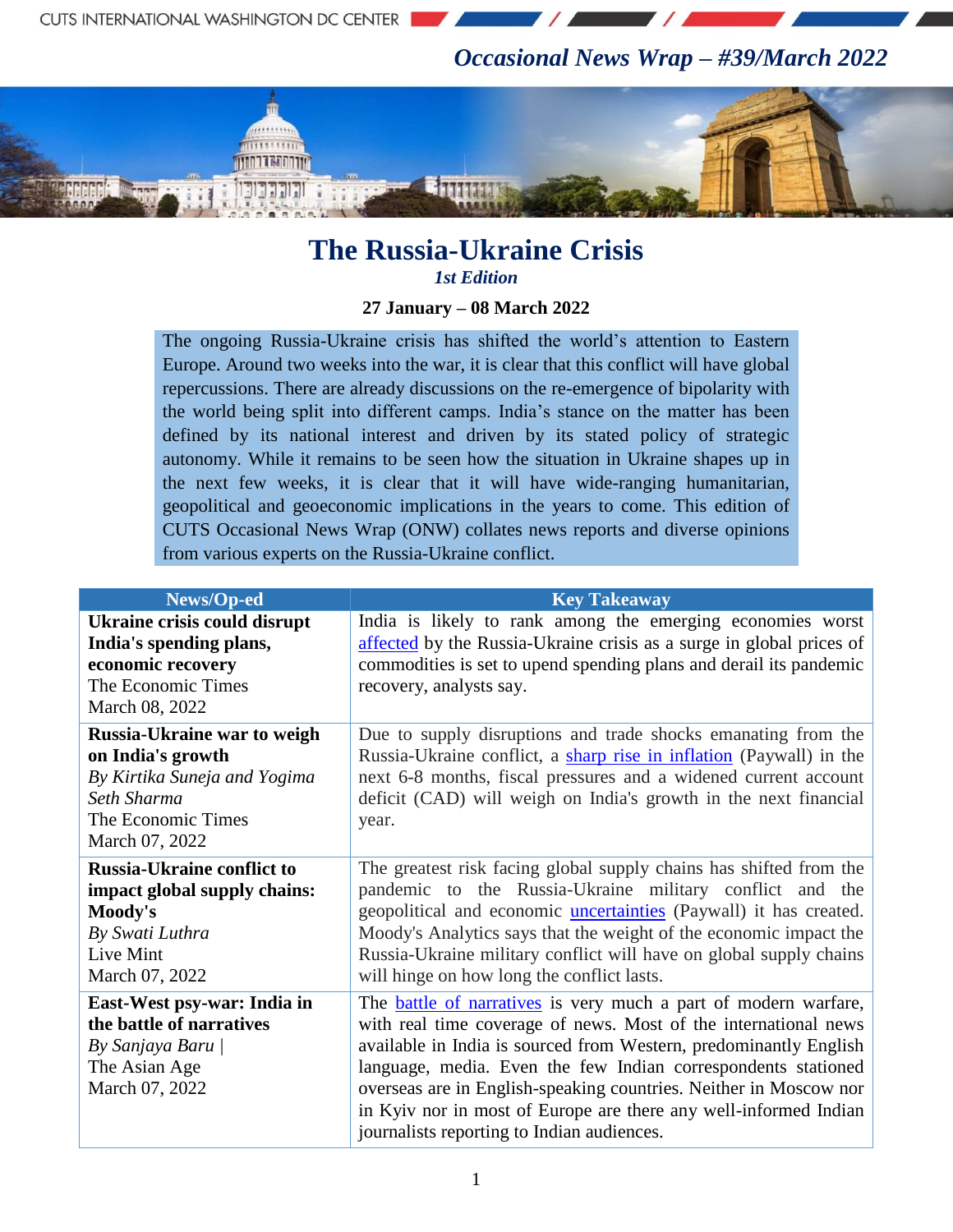| News/Op-ed                                                                                                                                                         | <b>Key Takeaway</b>                                                                                                                                                                                                                                                                                                                                         |
|--------------------------------------------------------------------------------------------------------------------------------------------------------------------|-------------------------------------------------------------------------------------------------------------------------------------------------------------------------------------------------------------------------------------------------------------------------------------------------------------------------------------------------------------|
| <b>Russia-Ukraine conflict likely</b><br>to have adverse effects on<br>economic growth, inflation:<br><b>Jayanth Varma</b><br>The Economic Times<br>March 06, 2022 | Eminent economist and member of the Monetary Policy<br>Committee (MPC) of the Reserve Bank Jayanth R Varma on<br>Sunday, March 06, said that the Russia-Ukraine conflict is likely to<br>have adverse effects on both economic growth as well as inflation.<br>Policy makers must remain alert and prepare to respond rapidly to<br>the emerging situation. |
| Is This the Beginning of A New<br><b>World Order?</b><br>By MJ Akbar<br>Open Weekly E-Magazine<br>March 04, 2022                                                   | Both America and Russia, who have held the two ends of a bipolar<br>world since 1945, became unhinged albeit in different ways after<br>the collapse of the Soviet Union: neither was able to manage the<br>consequences. Both now seem exhausted, bleeding from their own<br>ambitions and miscalculations.                                                |
| <b>India's lesson from Ukraine:</b><br>watch Russia, observe China,<br>aim for Atmanirbharta<br>By Tushar Gupta<br>Swarajya<br>March 02, 2022                      | The one critical lesson (Paywall) that India must draw from the<br>ongoing crisis is to embrace an obsession that pushes India towards<br>becoming a US\$ 7 trillion economy by 2035, at least.                                                                                                                                                             |
| <b>Ukraine's Zelenskiy tells</b><br>European: 'Prove that you are<br>with us'<br>The Economic Times<br>March 01, 2022                                              | Ukrainian president Volodymyr Zelenskiy urged the Europeans on<br>March 1, 2022 to "prove that you are with us" in Ukraine's war<br>with Russia, a day after Kyiv officially asked to join the bloc.                                                                                                                                                        |
| Putin's war sets India on a<br>diplomatic tightrope<br>Live Mint<br>March 01, 2022                                                                                 | Beyond the diplomatic tightrope walk, India will also face a stress<br>test for its economy. Its recovery can be derailed (Paywall) by<br>rising oil and commodity prices, raging inflation, falling business<br>sentiment and stock markets, fleeing foreign portfolio flows and a<br>weakening currency.                                                  |
| Russia 'extremely likely' to<br>default on debts if Ukraine<br>crisis worsens: IIF<br>The Economic Times<br>February 28, 2022                                      | Russia is extremely likely to default on its external debts and its<br>economy will suffer a double digit contraction this year after the<br>West launched sanctions unprecedented in their scale and<br>coordination, the Institute of International Finance (IIF) said on<br>February 28, 2022.                                                           |
| <b>India abstains from UNSC</b><br>procedural vote to call for<br>emergency General Assembly<br>session on Ukraine<br>The Economic Times<br>February 28, 2022      | India abstained from a procedural vote taken in the United Nation<br>Security Council (UNSC) to call for a rare special emergency<br>session of the United Nation General Assembly on Russia's<br>aggression against Ukraine, even as New Delhi welcomed Moscow<br>and Kyiv's decision to hold talks at the Belarus border.                                 |
| <b>Legitimacy and the Ukraine</b><br>invasion<br>By Nitin Desai<br><b>Business Standard</b><br>February 27, 2022                                                   | Legitimacy is a desired garb for ancient kings who sought priestly<br>blessings or a latter-day President who values the approval of a<br>foreign foray by a United Nation Resolution. For the powerful<br>yearn to be rightful rulers.                                                                                                                     |
| <b>History will judge Vladimir</b><br>Putin harshly for his war<br>The Economist<br>February 26, 2022                                                              | By the time it began, early on a gloomy grey morning on February<br>24, 2022 the onslaught against Ukraine ordered by Russia's<br>president, Vladimir Putin, had <b>acquired</b> a sickening inevitability.<br>Yet nothing about this war was inevitable. It is a conflict entirely of<br>his own making.                                                   |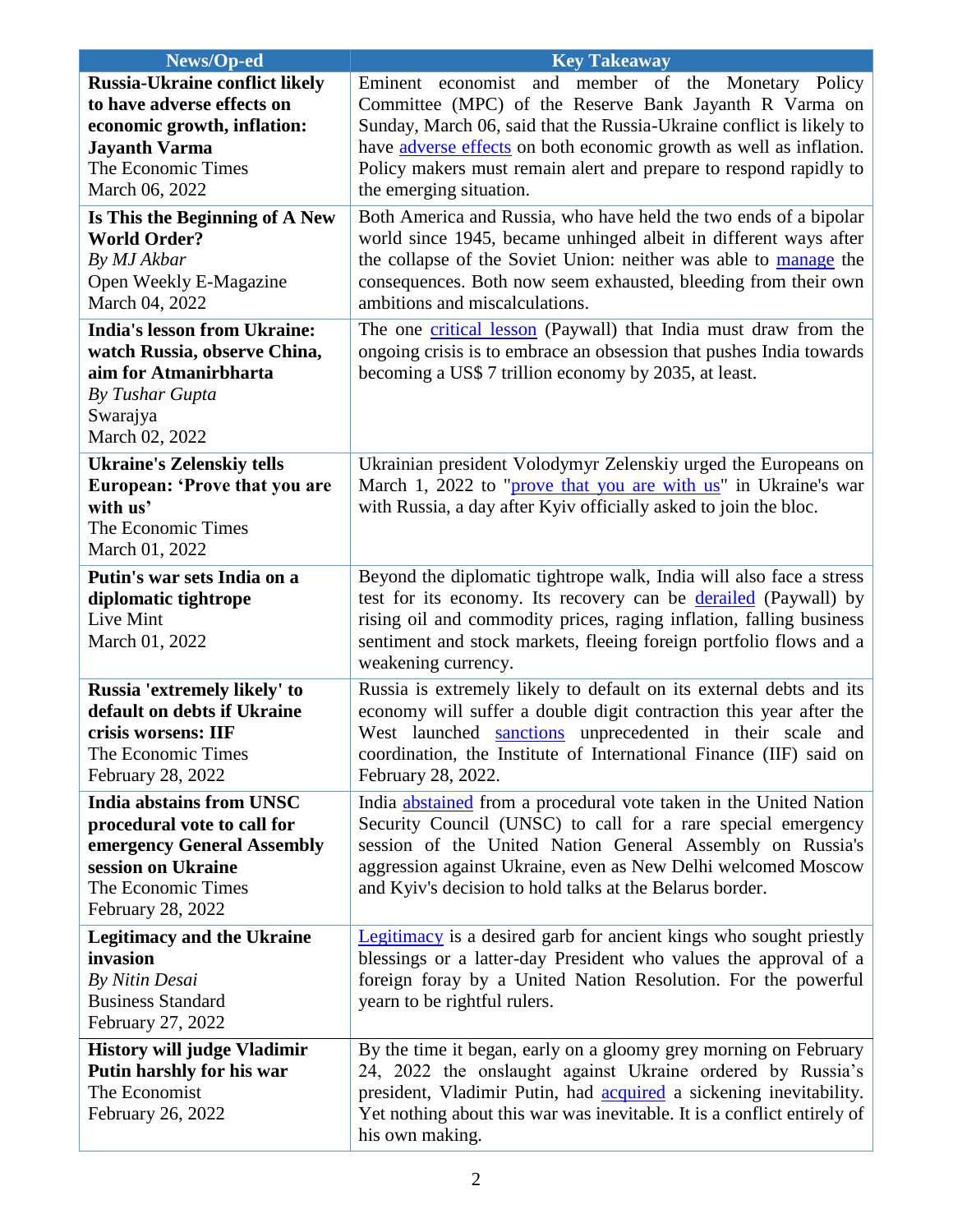| News/Op-ed                            | <b>Key Takeaway</b>                                                        |
|---------------------------------------|----------------------------------------------------------------------------|
| Blinken dials Jaishankar,             | US Secretary of State Antony Blinken held a telephonic                     |
| stresses importance of                | conversation with India's External Affairs Minister S Jaishankar           |
| collective response to                | and stressed the importance of a strong collective response to             |
| <b>Ukrainian crisis</b>               | condemn Russia's invasion of Ukraine, an official spokesperson             |
| Press Trust of India                  | said.                                                                      |
| February 25, 2022                     |                                                                            |
| Russia-Ukraine conflict: Past,        | The roots of the Russia-Ukraine conflict go back in history. In July       |
| present and future                    | 2021, President Putin wrote an article in which he emphasised the          |
| By Sanjay Kumar Pandey                | close historical and civilisational connections between the Russians       |
| India Today                           | and Ukrainians. Two days back, he emphasised that Ukraine has              |
| February 25, 2022                     | never been an independent country and was historically part of             |
|                                       | Russia.                                                                    |
| Ukraine crisis may invite fresh       | India staged one of the most dramatic economic recoveries in the           |
| challenges as well as                 | pandemic-hit world. Now, the Russia-Ukraine crisis brings yet              |
| opportunities for India               | another critical challenge (Paywall) for the Modi administration.          |
| By Pratim Ranjan Bose                 |                                                                            |
| Swarajya                              |                                                                            |
| February 25, 2022                     |                                                                            |
| Kremlin says separatists ask          | Separatist leaders in eastern Ukraine appealed to Russian president        |
| Putin to come to aid against          | Vladimir Putin for help fighting Ukrainian forces, the Kremlin             |
| <b>Ukraine</b>                        | said, a dramatic step that could open the way for Moscow to deploy         |
| The Economic Times                    | troops there.                                                              |
| February 24, 2022                     |                                                                            |
| <b>Ukraine attack leaves Baltics</b>  | Viewed from Paris, London and Washington, the events unfolding             |
| wondering: Are we next?               | in Ukraine may seem like a new cold war taking shape in Europe.            |
| The Economic Times                    | from the Baltic countries, it looks much worse. To Estonians,              |
| February 24, 2022                     | Latvians and Lithuanians - particularly those old enough to have           |
|                                       | lived under Soviet control - Russia's belligerence toward Ukraine          |
|                                       | has some worried that they could be the next target.                       |
| <b>President Joe Biden meets with</b> | US President Joe Biden was meeting with G7 allies on February              |
| G7, addresses US on response          | 24, 2022 to <b>hammer out</b> a raft of new sanctions against Russia after |
| to Russia                             | it invaded Ukraine, and will later speak to the American people on         |
| The Economic Times                    | a crisis that he warns will cause "catastrophic loss of life."             |
| February 24, 2022                     |                                                                            |
| <b>De-escalation of Russia-</b>       | Voicing "deep concern" over the escalation of tension after                |
| <b>Ukraine tensions immediate</b>     | Russian President Vladimir Putin ordered his troops into eastern           |
| priority: India                       | Ukraine, India has told the United Nation Security Council that the        |
| <b>Business Standard</b>              | immediate priority is de-escalation of tensions and said it was            |
| February 23, 2022                     | convinced that this issue can only be resolved through diplomatic          |
|                                       | dialogue.                                                                  |
| World is facing 'biggest global       | The world is facing the "biggest global peace and security crisis" in      |
| peace and security crisis' in         | recent years, United Nation chief Antonio Guterres has said as he          |
| recent years: UN chief on             | slammed Russian President Vladimir Putin for sending troops into           |
| <b>Ukraine crisis</b>                 | eastern Ukraine, describing the move as a violation of Ukraine's           |
| The Economic Times                    | sovereignty and a "death blow" to the Minsk Agreements.                    |
| February 23, 2022                     |                                                                            |